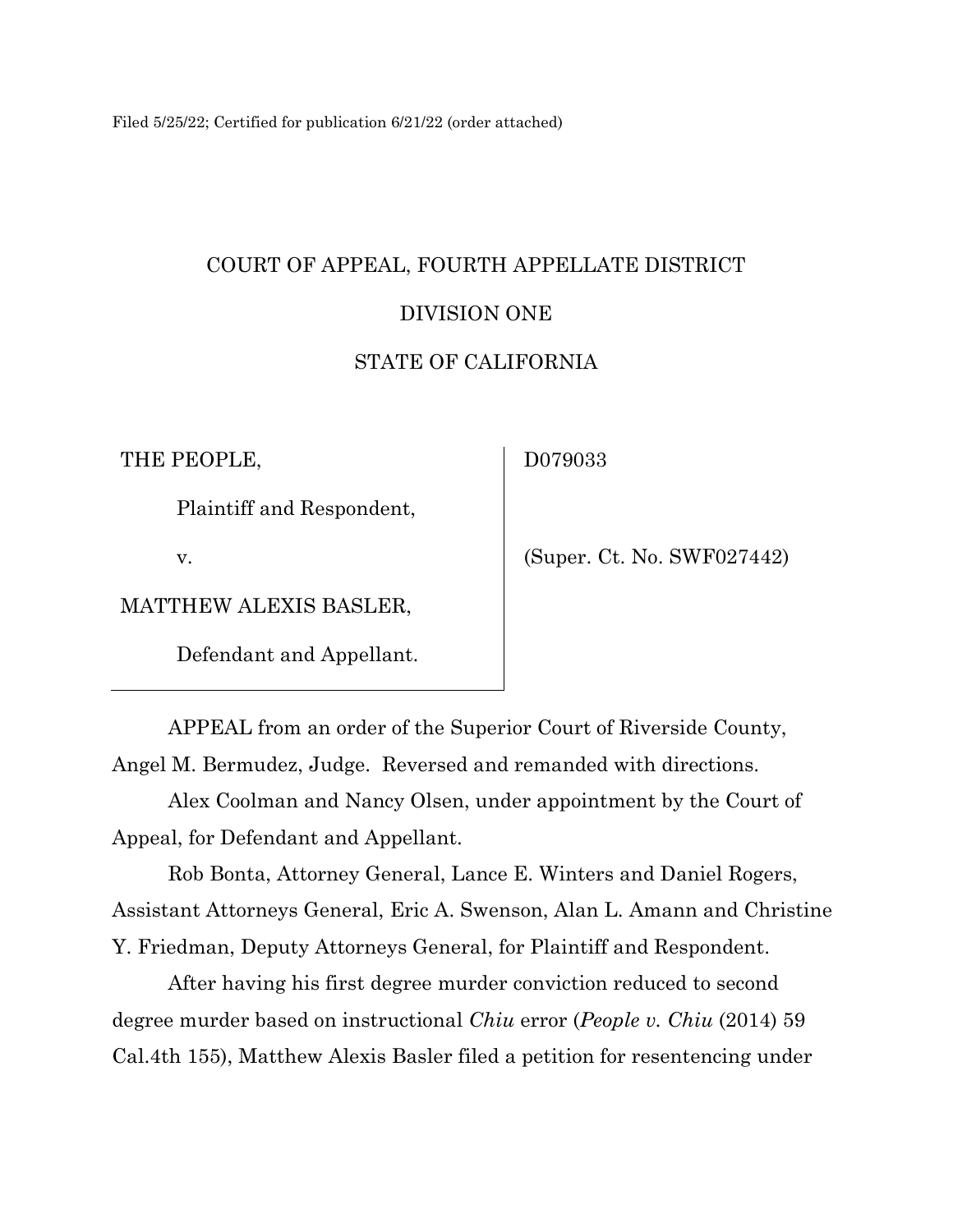Penal Code1 section 1170.95. Following an evidentiary hearing at which Basler was not present, the trial court denied the petition, ruling (1) Basler was ineligible for relief under section 1170.95, subdivision (a) because he was not convicted of felony murder or murder under a natural and probable consequences theory, but was convicted of first degree premeditated murder; and (2) Basler could still be convicted of murder even after the changes made to sections 188 and 189 effective January 1, 2019. The court further found "as an independent factfinder" beyond a reasonable doubt that Basler committed first degree premeditated murder and that he harbored premeditated intent before killing the victim.

On appeal, Basler contends the trial court erred by its ruling. He maintains the court erroneously found he was not convicted of felony murder or murder under the natural and probable consequences theory, as that finding is contrary to this court's holding in his prior appeal (*People v. Basler* (Dec. 23, 2015, D068047) [nonpub. opn.]), which constitutes law of the case. He argues that in reviewing the merits of a section 1170.95 petition, the court is to determine whether *the jury* made a factual finding necessary for conviction under the elements currently required for a murder conviction, not act as an independent trier of fact for purposes of determining itself whether the trial evidence established the currently required elements of murder beyond a reasonable doubt. Basler points out that his original trial was by a jury, but the jury did not find he personally harbored an intent to kill. According to Basler, construing section 1170.95 to allow a court to make a finding as to an element of murder would violate his Sixth Amendment right to a jury trial. Basler further contends that the court violated his statutory and constitutional rights by conducting the evidentiary hearing in his

1 Undesignated statutory references are to the Penal Code.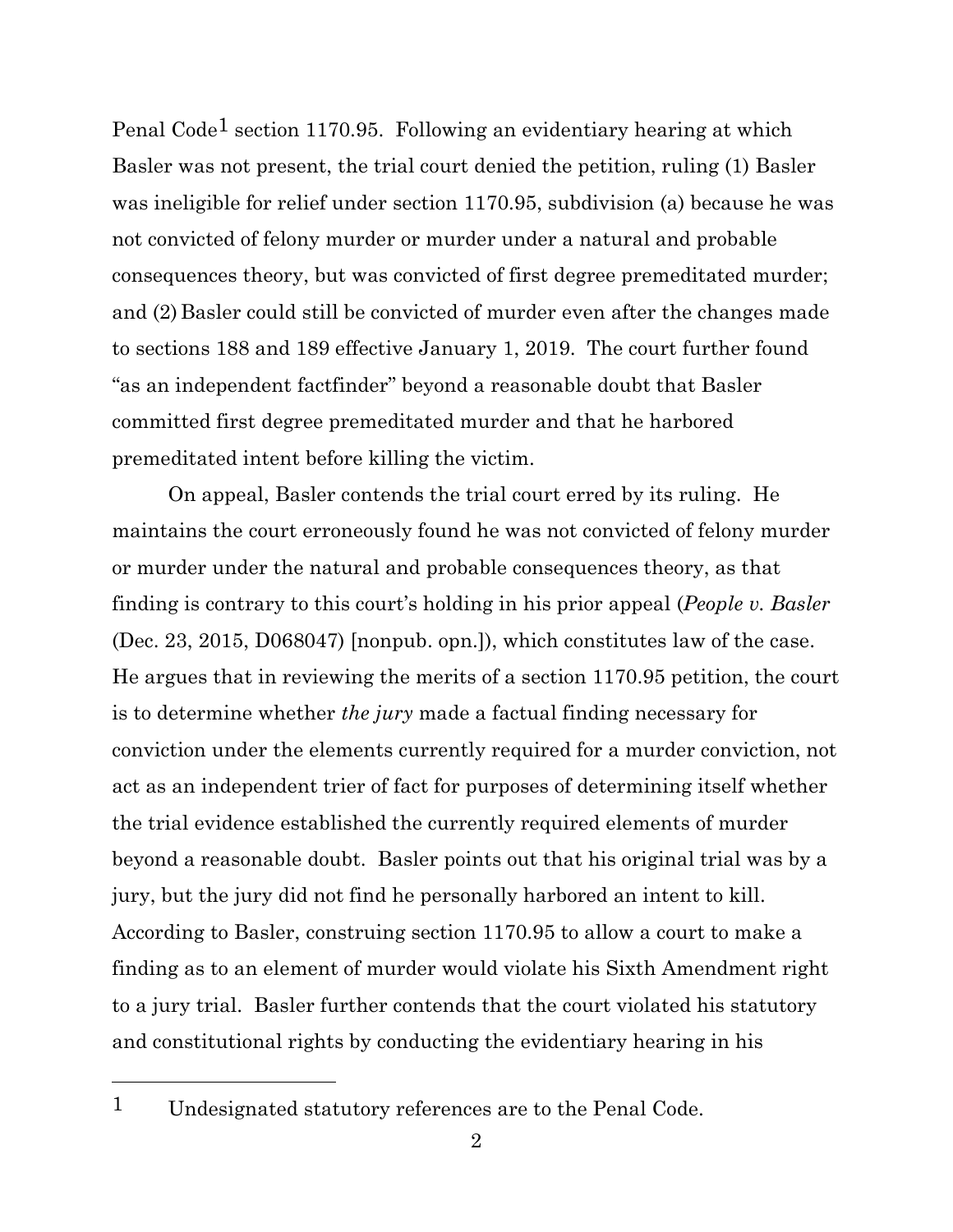absence without his waiver. Finally, Basler contends the court reversibly erred by failing to address the merits of his section 1170.95 petition as to his attempted murder conviction, and Senate Bill No. 775 requires a remand for that determination.

The People concede the latter point, agreeing remand is appropriate for the trial court to determine Basler's eligibility for relief in connection with his attempted murder conviction. We accept the concession, and remand the matter for the court to determine whether Basler has made a prima facie showing that he is entitled to relief under section 1170.95 as to his attempted murder conviction. Because we further conclude Basler had a constitutional right to be present at his section 1170.95 evidentiary hearing or competently waive his presence, we must reverse the order and the court must hold a new evidentiary hearing on Basler's murder conviction, where Basler will either be present or provide a knowing, intelligent and voluntary waiver of his presence. The court shall act as an independent factfinder, and may take new or additional evidence, if offered, to decide whether the People have met their burden of proof beyond a reasonable doubt under section 1170.95, subdivision (d)(3) that Basler is guilty under a still-valid theory of murder and thus ineligible for resentencing.

#### FACTUAL AND PROCEDURAL BACKGROUND

We summarize some of the facts from our unpublished opinion in Basler's direct appeal. (Accord, *People v. Anderson* (2022) \_\_\_ Cal.App.5th  $\mu$  [2022 WL 1261422, \*1].) In December 2008, Ryan Armstrong died after being stabbed during a fight with Basler and his codefendants, James Wing Fung and Marvin Justin Black, in an alley outside a Temecula bar. Two of Armstrong's friends were injured in the fight. While all three defendants carried knives on them on the night in question, and while both Basler and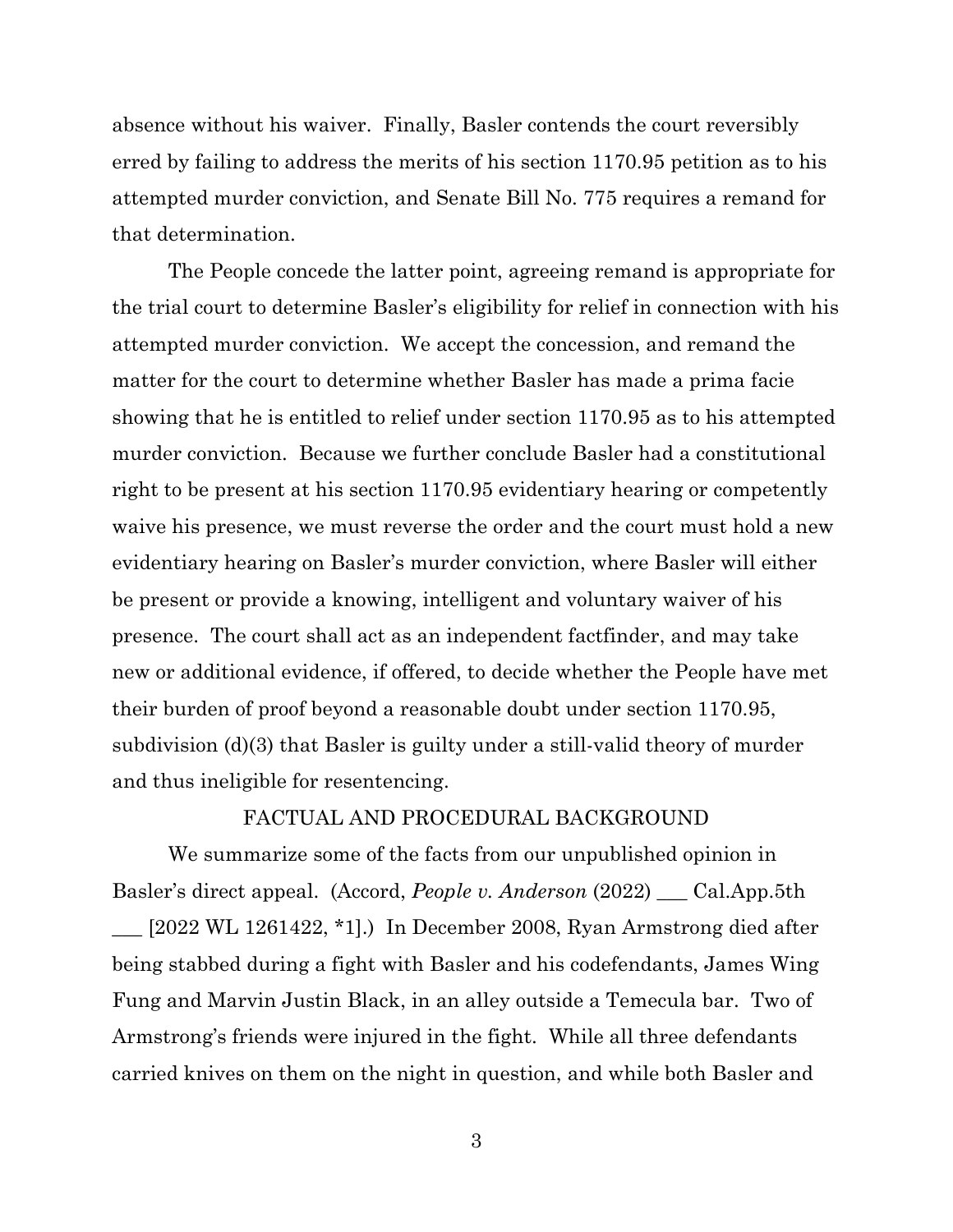Fung were seen attacking Armstrong, there was no direct evidence that Basler personally stabbed him. No witnesses saw Fung stab Armstrong either.

The evidence at trial was that at the bar, Basler, Fung and Black reacted aggressively to Armstrong and his friends over the actions of an intoxicated girlfriend. They challenged Armstrong to a fight, and at some point a witness overheard Basler tell Fang and Black they should pretend to apologize to Armstrong and them "jump" him. Either Fang or Black said, "Yeah," and Fang nodded in agreement. When Basler and his codefendants left the bar in Basler's truck, Basler was upset and agitated, saying things like, "Fucking kid needs to stop running his mouth." Basler turned his truck toward the alley behind the bar and drove to the location where Armstrong and his friends were walking. Basler and Fung jumped out of the truck and ran toward Armstrong with Black following.

Basler and Fung attacked Armstrong, who fell to the ground. One of Armstrong's friends, J.R., saw someone who he thought was Basler standing over Armstrong and punching him. J.R. jumped on the person's back but was pulled off, felt a punch to his side, and fell to the ground. He saw blood beginning to fill inside his jacket. Black punched or kicked J.R. in the head while he was on the ground. Another person who was at the bar saw Basler standing over J.R. when he was on the ground. That person shoved Basler away and Basler swung a knife at him. Basler and Black also fought Armstrong's other friend who punched Black but was knocked down. Black's girlfriend saw Fung fighting other individuals who had Fung in a head lock. After the fight, Fung had large scrapes on his head.

Police later found Fung's knife near J.R.'s feet. Fung was included as a major donor to DNA found on the knife's handle, and Armstrong was a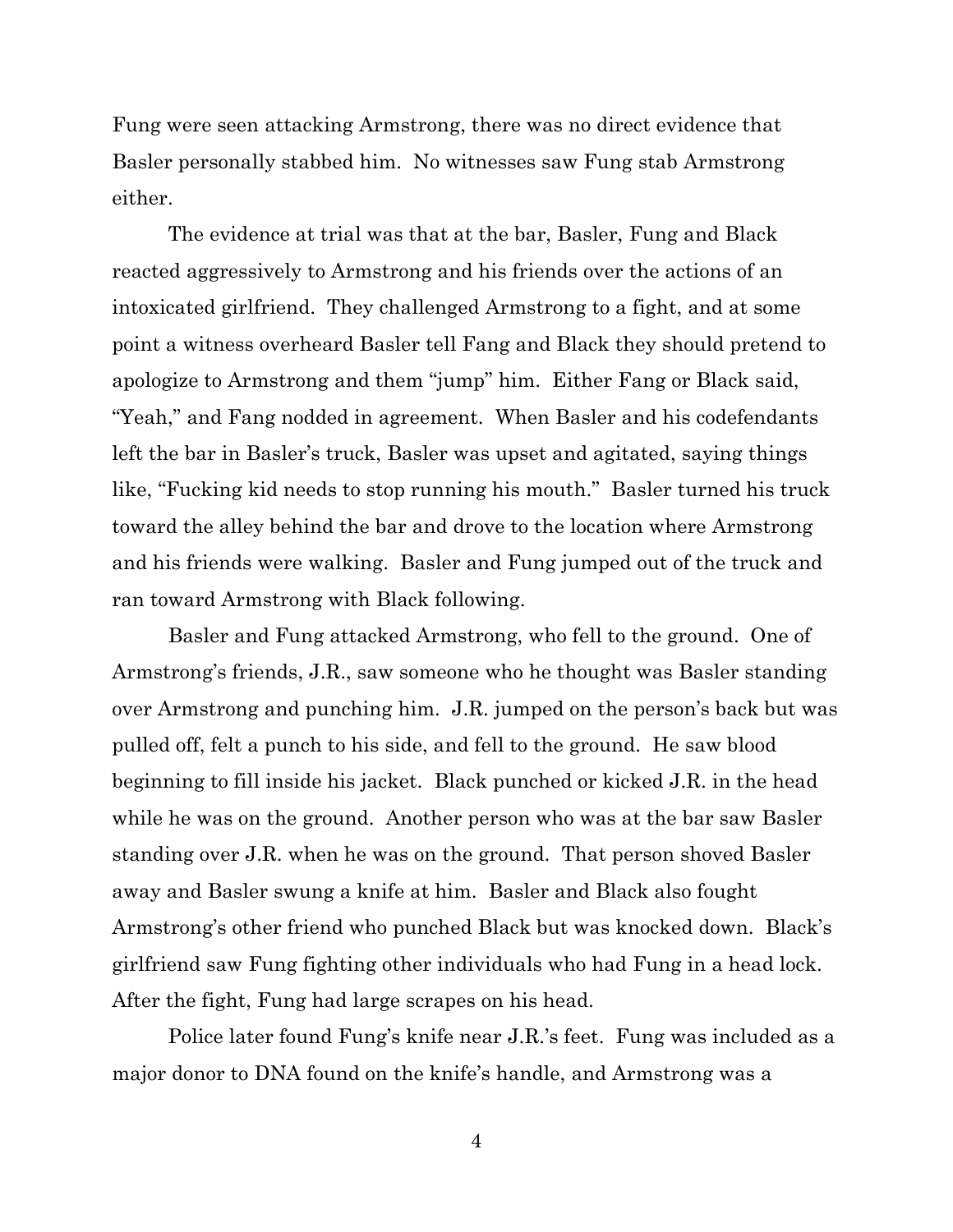potential major contributor to DNA found with apparent blood on the blade of the knife. J.R. was a potential minor contributor to DNA found on a portion of the knife blade.

At trial, Fung denied any plan to attack Armstrong or his friends. He said he, Basler and Black got out of Basler's truck after something hit the truck in the alley; that some unidentified person then jumped on his back and put him in a headlock. According to Fung, he was slammed to the ground, choked, and almost lost consciousness. He testified he took out his knife and stabbed the person several times in self-defense.

In 2012, a jury convicted Basler, Black and Fung of first degree murder (§ 187, subd. (a)), premeditated attempted murder (§§ 187, subd. (a), 664), and assault as a lesser offense to the charged assault by means of force likely to cause great bodily injury. Basler admitted an allegation that he suffered a prior serious felony conviction (§ 667, subd. (a)), that also constituted a prior strike  $(\S\$  667, subds. (c), (e)(1), 1170.12, subd. (c)(1)). The court sentenced him to prison for an aggregate indeterminate term of 64 years to life, plus a determinate term of 5 years.

Basler appealed, and this court reversed his first degree murder conviction. (*People v. Basler*, *supra*, D068047.) We held the trial court erred under *People v. Chiu, supra,* 59 Cal.4th 155 by instructing the jury on the natural and probable consequences theory of aiding and abetting first degree murder, and that the error prejudiced Basler and his codefendants. (*People v. Basler*, D068047.) In part, we reasoned: "[A] rational jury on this record could find that Basler intended only to assault Armstrong, not kill him. Although Basler was armed and witnesses saw Basler attacking Armstrong, no one saw Basler wielding a knife at that time. There was no direct evidence that Basler personally stabbed Armstrong. One witness . . . told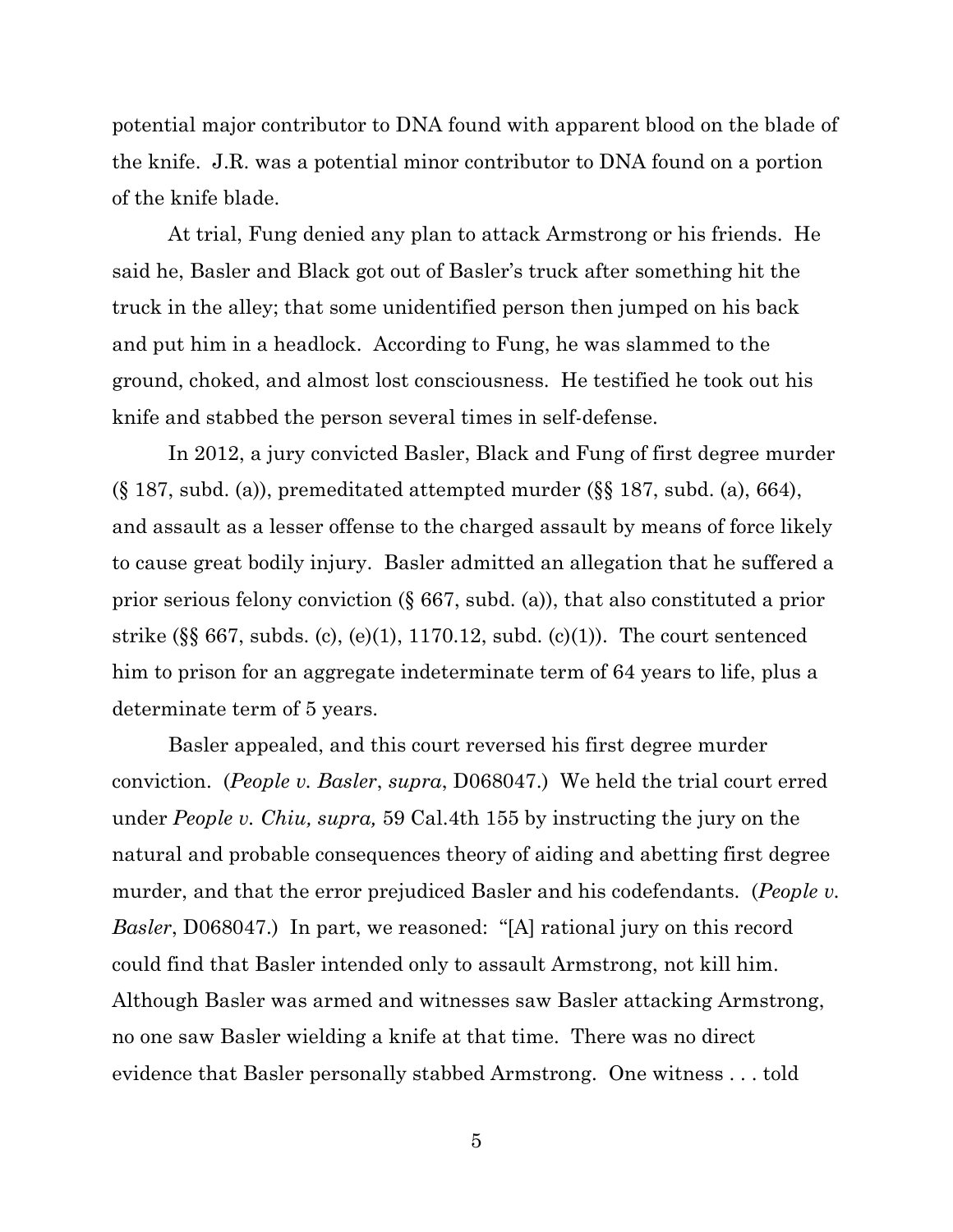investigators that Basler pulled a knife out of his pocket after he had attacked Armstrong. While [the witness] recalled the episode differently at trial, a rational jury could have credited [his] initial statement and believed that Basler did not wield a knife when he attacked Armstrong. If Basler was not the perpetrator of Armstrong's murder, he could only have aided and abetted Fang. On this record, however, a rational jury could have determined that Basler did not have the requisite mental state [for liability as a direct aider and abettor] given the lack of evidence regarding when Armstrong was stabbed and the circumstances surrounding the stabbing. Although the evidence supports the rational inference that Basler acted with the required mental state . . . , the evidence also reasonably supports the opposite inference that Basler intended only to harm Armstrong, not kill him. A rational jury could therefore have rejected the theories of [direct] perpetration and direct aiding and abetting and based its verdict solely on the legally improper theory of natural and probable consequences."

The People eventually accepted a reduction of Basler's murder conviction to second degree murder and his aggregate sentence was reduced to an indeterminate term of 44 years to life, plus a determinate term of five years.

In 2019, Basler, representing himself, filed a petition for resentencing under section 1170.95. His petition states he was convicted of murder and attempted murder under the natural and probable consequences doctrine and he was entitled to relief under Senate Bill No. 1437. The People responded to Basler's petition, asserting Senate Bill No. 1437 and the resulting statutes were unconstitutional. Basler, now represented by counsel, filed a reply in support of his petition.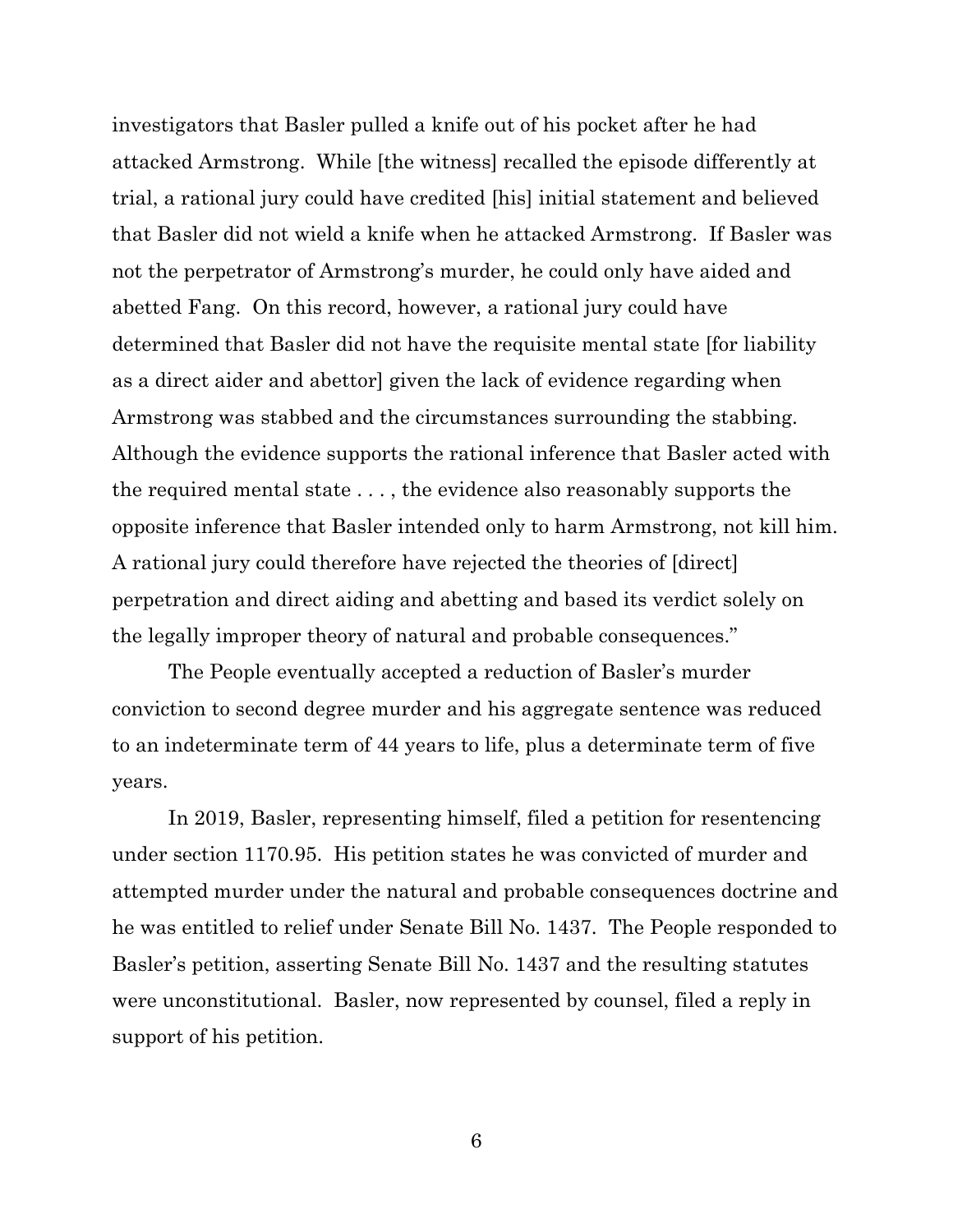In February 2020, the trial court issued an order to show cause and, after additional briefing, held an evidentiary hearing. Basler was not present. His counsel submitted on the papers. The court denied the petition, finding in its June 2021 order that Basler was convicted by a jury of premeditated first degree murder and Basler could still be convicted of murder even after the changes made to sections 188 and 189 effective January 1, 2019.

#### DISCUSSION

# I. *Amendments to Felony Murder Rule and Natural and Probable Consequences Doctrine*

" 'Murder is the unlawful killing of a human being, or a fetus, with malice aforethought.' (§ 187, subd. (a).) Although malice is thus an element of murder, prior law allowed defendants who did not act with malice to be liable for murder under certain circumstances." (*People v. Eynon* (2021) 68 Cal.App.5th 967, 972.) "First, under the natural and probable consequence doctrine, a defendant who aids and abets a confederate in committing a crime (the target offense) is liable for other crimes committed by the confederate if those further crimes were natural and probable consequences of the target offense. [Citation.] Thus, under prior law, if the direct perpetrator of the target offense committed murder, and the murder was a natural and probable consequence of the target offense, then an aider and abettor of the target offense would be liable for the murder even if the aider and abettor did not act with malice. [Citation.]. [¶] Second, prior law provided that anyone who commits or attempts to commit a felony listed in section 189, subdivision (a), in which a death occurs is liable for first degree murder. [Citation.] In this way as well, prior law allowed for murder liability without malice—a principal in an enumerated felony that resulted in death would be liable for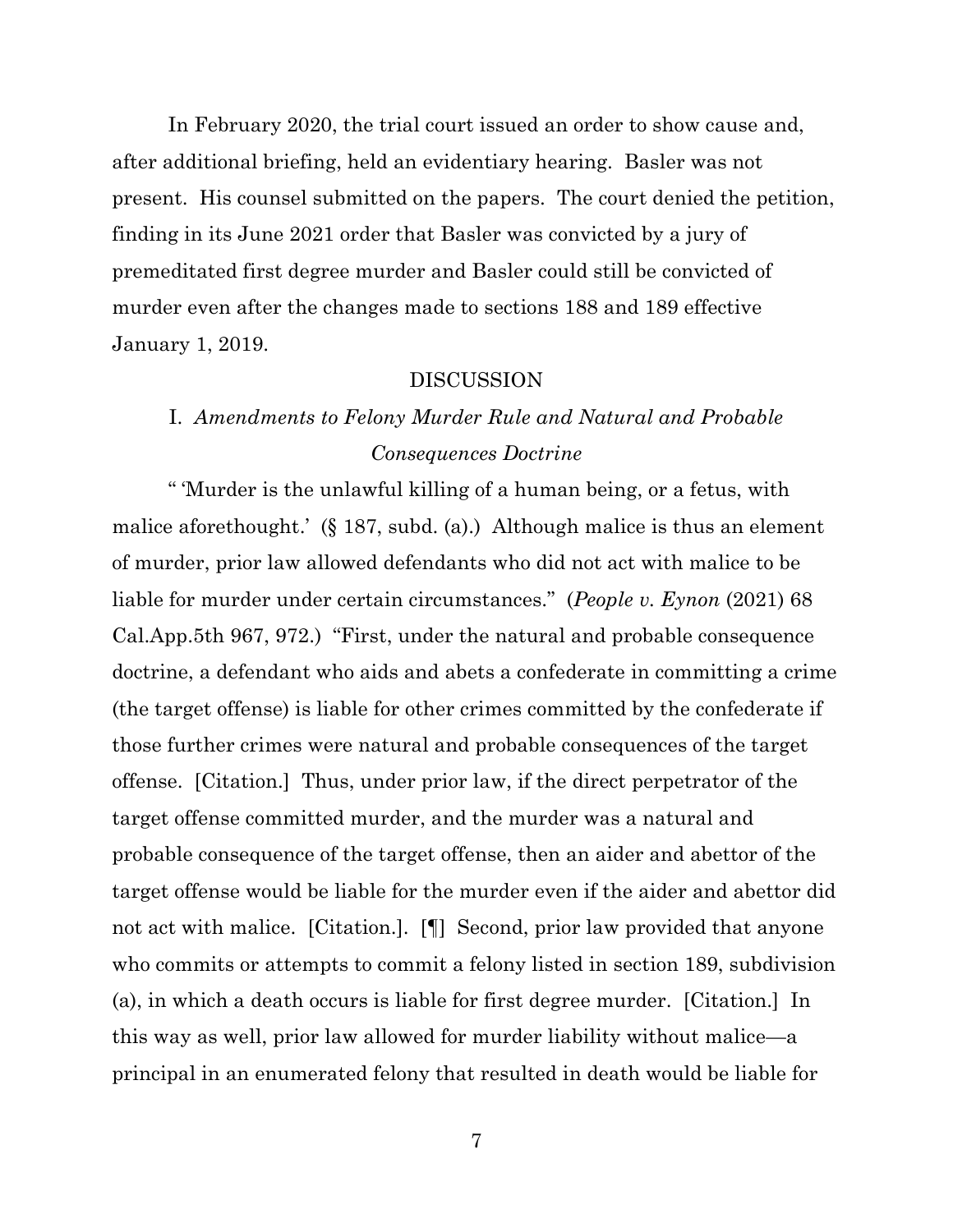first degree murder even if the principal did not act with malice." (*Eynon*, at p. 973.)

In 2014, the California Supreme Court held that an aider and abettor could not be convicted of first degree premeditated murder under the natural and probable consequences doctrine, but defendants could still be convicted of second degree murder under the natural and probable consequences doctrine. (*People v. Eynon*, *supra*, 68 Cal.App.5th at p. 973.)

Effective January 1, 2019, the law changed as to the "felony murder rule and the natural and probable consequences doctrine, as it relates to murder, to ensure that murder liability is not imposed on a person who is not the actual killer, did not act with the intent to kill, or was not a major participant in the underlying felony who acted with reckless indifference to human life." (Senate Bill No. 1437; Stats. 2018, ch. 1015, § 1, subd. (f).) As amended, the law defining malice provides that except for first degree felony murder, "in order to be convicted of murder, a principal in a crime shall act with malice aforethought. Malice shall not be imputed to a person based solely on his or her participation in a crime." (§ 188, subd. (a)(3); *People v. Eynon*, *supra*, 68 Cal.App.5th at p. 974.) By this change, the Legislature intended that "[a] person's culpability for murder must be premised upon that person's own actions and subjective mens rea." (Stats. 2018, ch. 1015,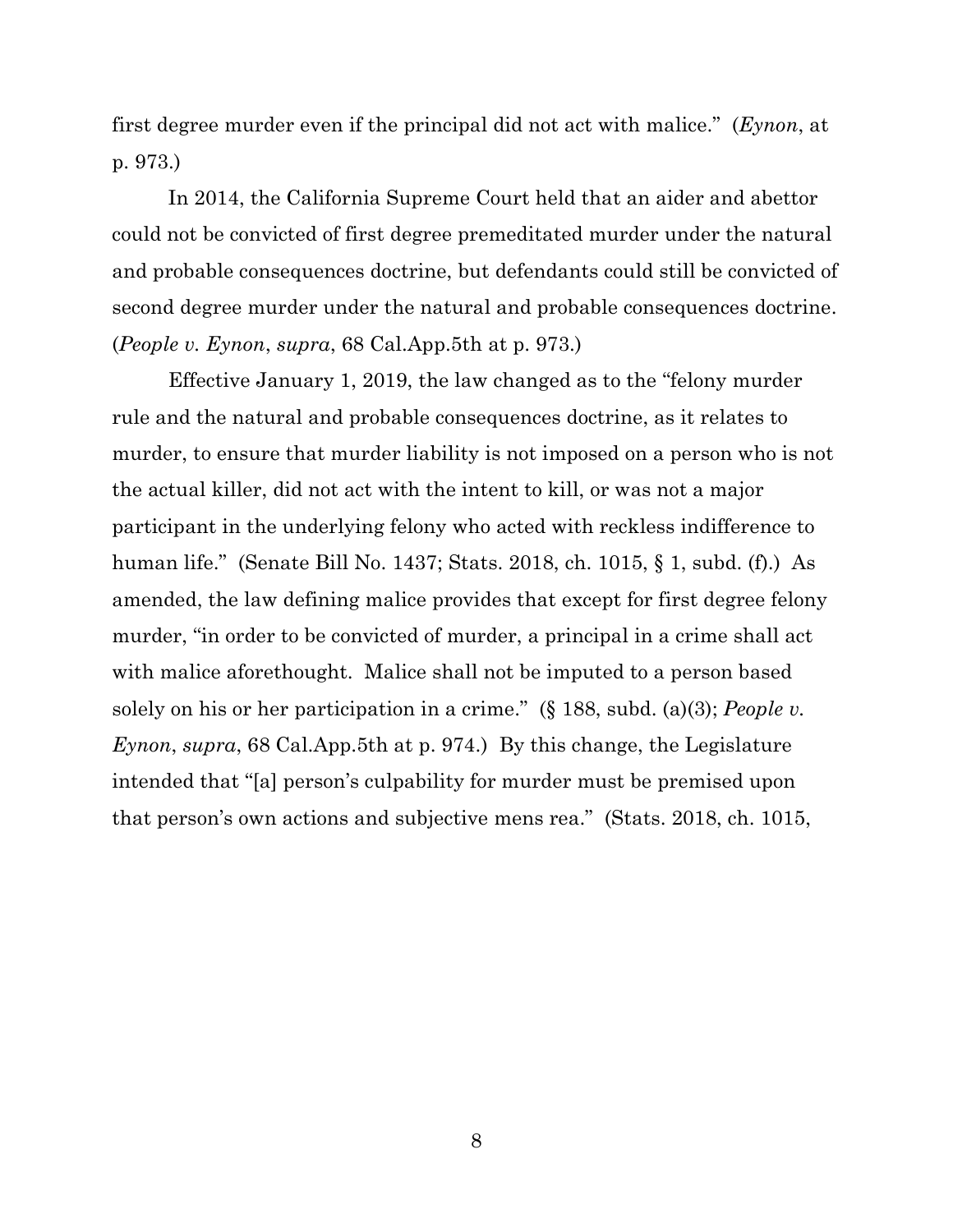$§ 1, subd. (g).$ )<sup>2</sup>

New section 1170.95 provides a procedure by which defendants whose cases are final can seek retroactive relief if the changes in the law would affect their previously sustained convictions. (Stats. 2018, ch. 1015, § 4.) Section 1170.95 as originally passed allowed a defendant to seek relief with respect to convictions for felony murder or murder under a natural and probable consequences theory. (Former § 1170.95, subd. (a); Stats. 2018, ch. 1015, § 4, subd. (a).) Effective January 1, 2022, the Legislature clarified that defendants convicted of attempted murder or manslaughter under a theory of felony murder and the natural and probable consequences doctrine are permitted the same relief. (Senate Bill No. 775; Stats. 2021, ch. 551, § 1, subd. (a).) Thus section 1170.95, subdivision (a) presently provides that persons "convicted of felony murder or murder under a natural and probable consequences doctrine or other theory under which malice is imputed to a person based solely on that person's participation in a crime, attempted murder under the natural and probable consequences doctrine, or manslaughter may file a petition with the court that sentenced the petitioner to have the petitioner's murder conviction vacated and to be resentenced on any remaining counts . . . . " (Stats. 2021, ch. 551,  $\S$  2.)

<sup>2</sup> Section 189 was also amended to provide that unless the victim is a peace officer killed in the line of duty, a participant in the perpetration or attempted perpetration of a felony in which a death occurs cannot be liable for first degree felony murder unless the participant (1) was the actual killer; (2) was not the actual killer, but with the intent to kill, aided, abetted, counseled, commanded, induced, solicited, requested, or assisted the actual killer in the commission of murder in the first degree; or (3) was a major participant in the underlying felony and acted with reckless indifference to human life. (§ 189, subds. (e), (f); *People v. Eynon*, *supra*, 68 Cal.App.5th at p. 974.)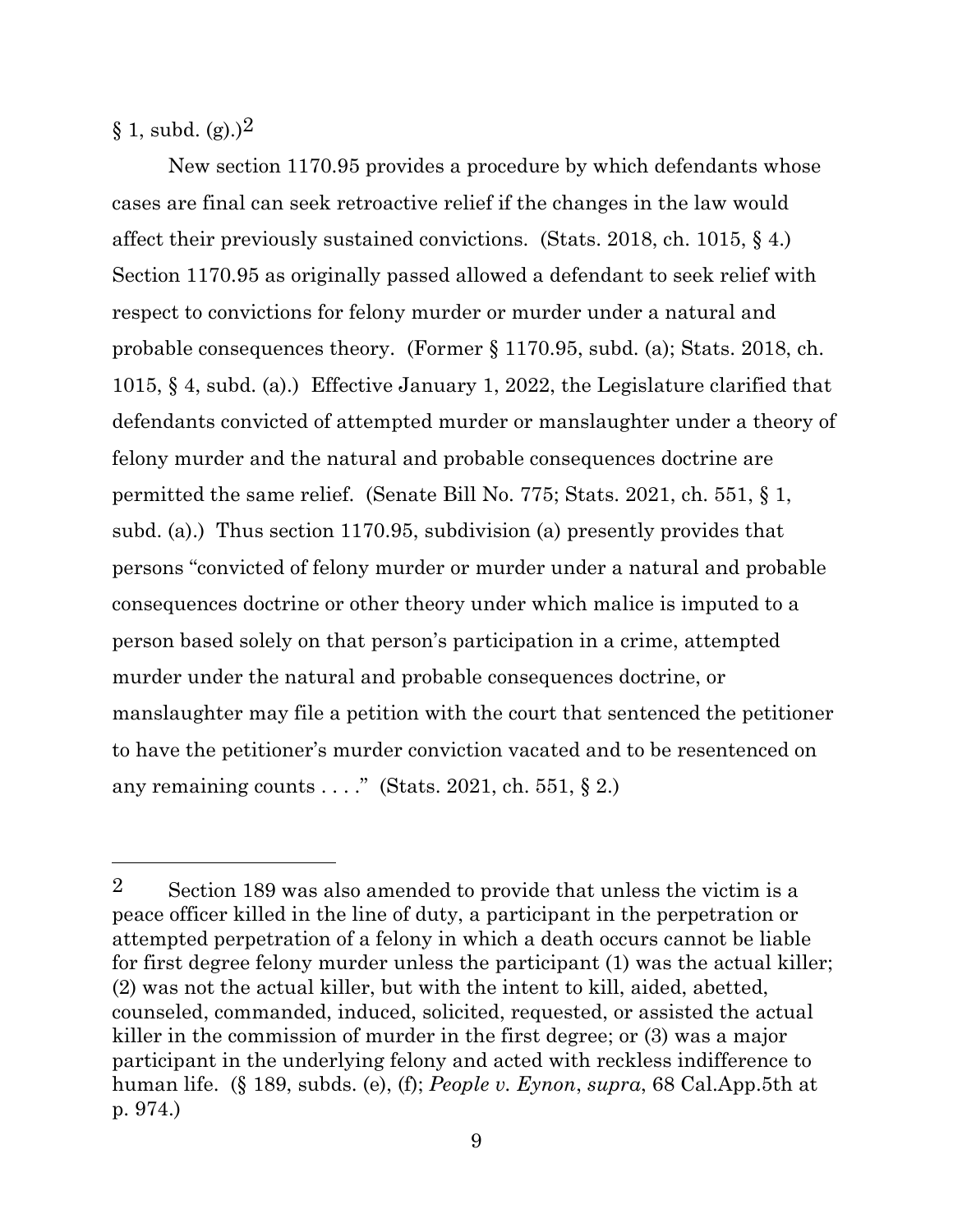The trial court on receiving a petition must appoint counsel to represent the petitioner if the petitioner has requested counsel. (§ 1170.95, subd. (b)(3).) After the parties are given an opportunity to submit briefs it "shall hold a hearing to determine whether the petitioner has made a prima facie case for relief" and if the petitioner has done so, it must issue an order to show cause. (§ 1170.95, subd. (c).) Within 60 days of issuance of the order to show cause, the court must then hold a hearing "to determine whether to vacate the murder, attempted murder, or manslaughter conviction and to recall the sentence and resentence the petitioner on any remaining counts in the same manner as if the petitioner had not previously been sentenced, provided that the new sentence, if any, is not greater than the initial sentence." (§ 1170.95, subd. (d)(1).) At that hearing, the prosecution has the burden to prove beyond a reasonable doubt that the petitioner is guilty of murder or attempted murder under the amended laws. (§ 1170.95, subd.  $(d)(3)$ .)

The admission of evidence at the evidentiary hearing "shall be governed by the Evidence Code, except that the court may consider evidence previously admitted at any prior hearing or trial that is admissible under current law, including witness testimony, stipulated evidence, and matters judicially noticed. The court may also consider the procedural history of the case recited in any prior appellate opinion. . . . The prosecutor and the petitioner may also offer new or additional evidence to meet their respective burdens. A finding that there is substantial evidence to support a conviction for murder, attempted murder, or manslaughter is insufficient to prove, beyond a reasonable doubt, that the petitioner is ineligible for resentencing. If the prosecution fails to sustain its burden of proof, the prior conviction, and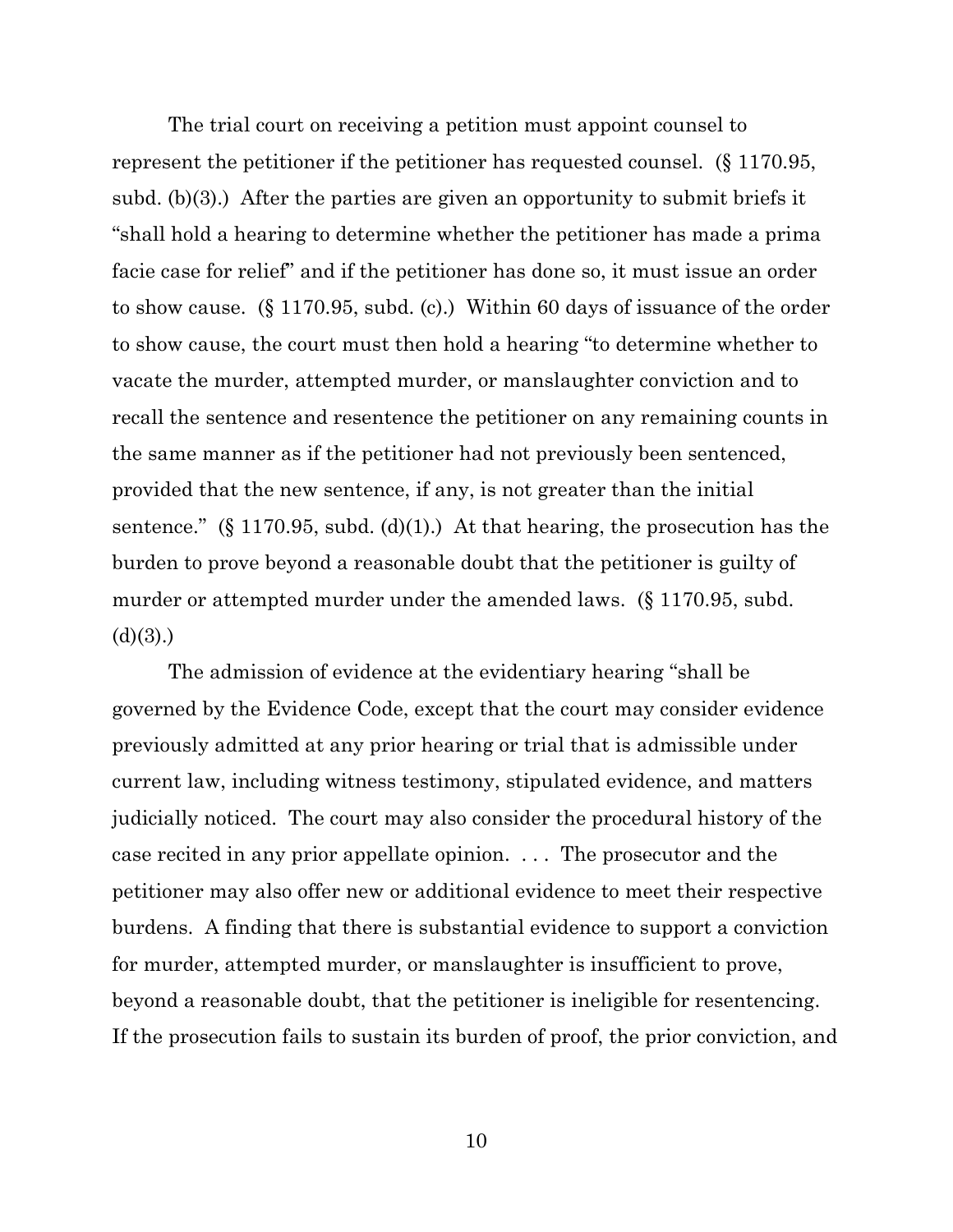any allegations and enhancements attached to the conviction, shall be vacated and the petitioner shall be resentenced on the remaining charges."  $(\S 1170.95, \text{subd. (d)}(3))$ 

These procedures within section 1170.95 apply retroactively to defendants whose cases are not yet final. (*People v. Porter* (2022) 73 Cal.App.5th 644, 652.)

#### II. *Basler's Right to Be Present at 1170.95 Evidentiary Hearing*

Basler was not present at the May 21, 2021 evidentiary hearing on his section 1170.95 petition. Before it began, his attorney advised the court that he was currently in prison. The following colloquy took place:

 "The court: Okay. And are you comfortable proceeding without his presence?

"[Defense counsel]: Yes, sir.

"The court: Has he authorized you to waive his presence, or is it even required as a matter of law?

"[Defense counsel]: I don't think it's required as a matter of law." The court proceeded with the hearing.

Citing *People v. Simms* (2018) 23 Cal.App.5th 987, Basler contends that where eligibility for relief under section 1170.95 requires an evidentiary hearing, a defendant has a right to be present at that hearing absent a valid waiver. He maintains that as a type of sentencing hearing, it is a critical stage of the prosecution.

The People respond that any violation of Basler's right to be personally present was harmless beyond a reasonable doubt, as his presence would not have made a difference to the hearing's outcome. They state: "Counsel for both sides made brief oral arguments at the hearing, but no additional evidence was presented. There is no indication in the record that the defense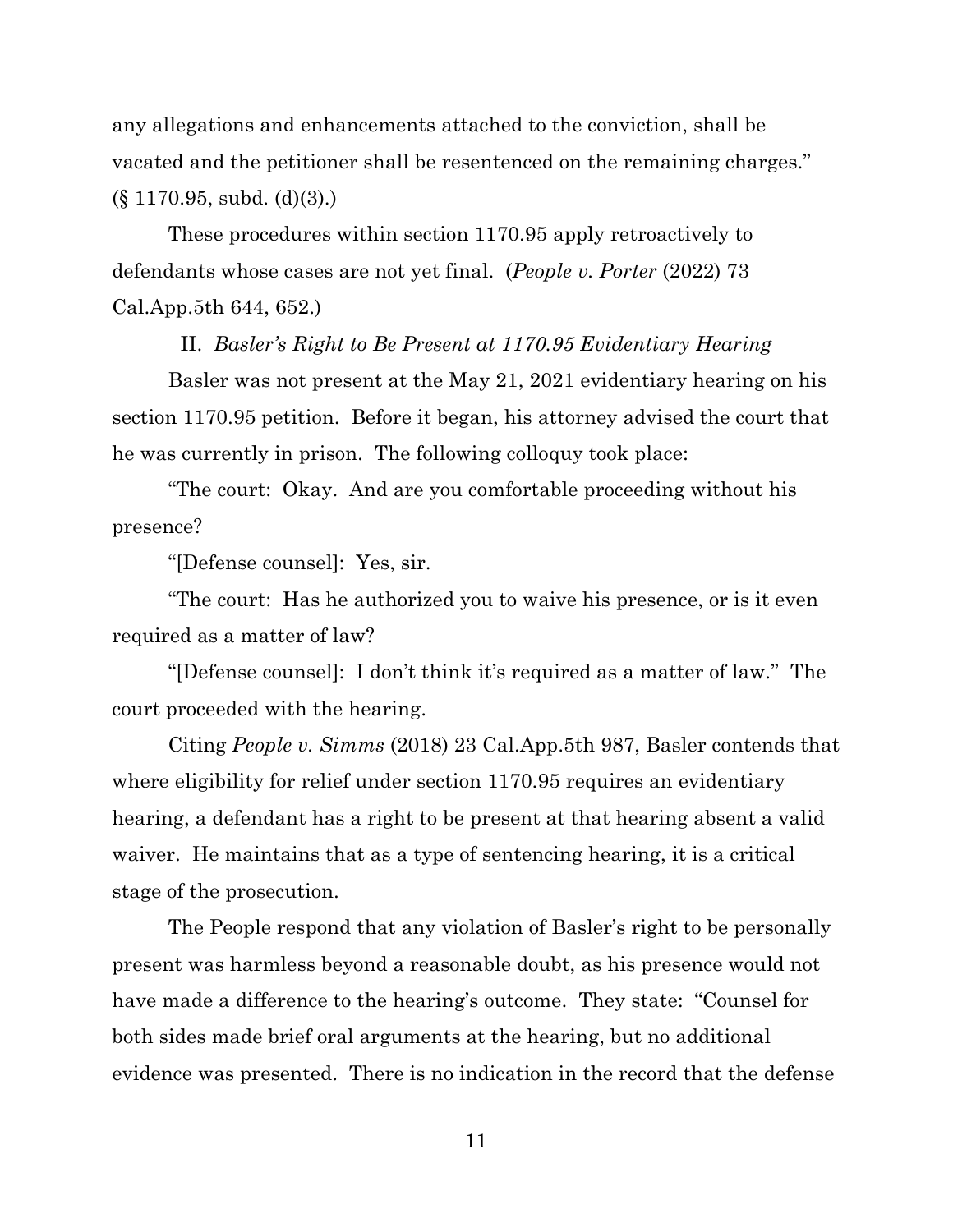ever contemplated having [Basler] testify or presenting other evidence. None of [Basler's] briefs mentioned other evidence, and a minute order dated December 4, 2020, reflects that defense counsel 'indicates no new evidence to be presented.'" They point out Basler "does not explain how his presence at the hearing would have made any difference at all" and he "does not say what, if any, evidence he might have presented at the hearing." They distinguish *People v. Simms*, *supra*, 23 Cal.App.5th 987 as involving "a discrete factual issue that was not explored at trial and that the defendant logically might have information about."

"A defendant has the constitutional right to be personally present in court 'where necessary to protect the defendant's opportunity for effective cross-examination, or to allow him to participate at a critical stage and enhance the fairness of the proceeding.'" (*People v. Flinner* (2020) 10 Cal.5th 686, 710; see also *People v. Powell* (2018) 6 Cal.5th 136, 147; *People v. Bryant, Smith and Wheeler* (2014) 60 Cal.4th 335, 465.) The right is guaranteed by the Sixth and Fourteenth Amendments to the federal Constitution, as well as article 1, section 15 of the California Constitution. (*People v. Blacksher*  (2011) 52 Cal.4th 769, 798-799.) The state constitutional right to be present is generally coextensive with the federal due process right. (*Powell*, at p. 147; *Blacksher*, at p. 799.)

Critical stages of a defendant's criminal prosecution include the imposition of sentence, a sentence modification hearing, and resentencing. (See *People v. Nieves* (2021) 11 Cal.5th 404, 508; *People v. Guerrero* (2022) 76 Cal.App.5th 329, 335 [court erred by proceeding in defendant's absence with resentencing hearing where it was to consider youth-related mitigating factors when exercising its discretion to select an appropriate sentence]; *People v. Cutting* (2019) 42 Cal.App.5th 344, 347-348 [defendant had federal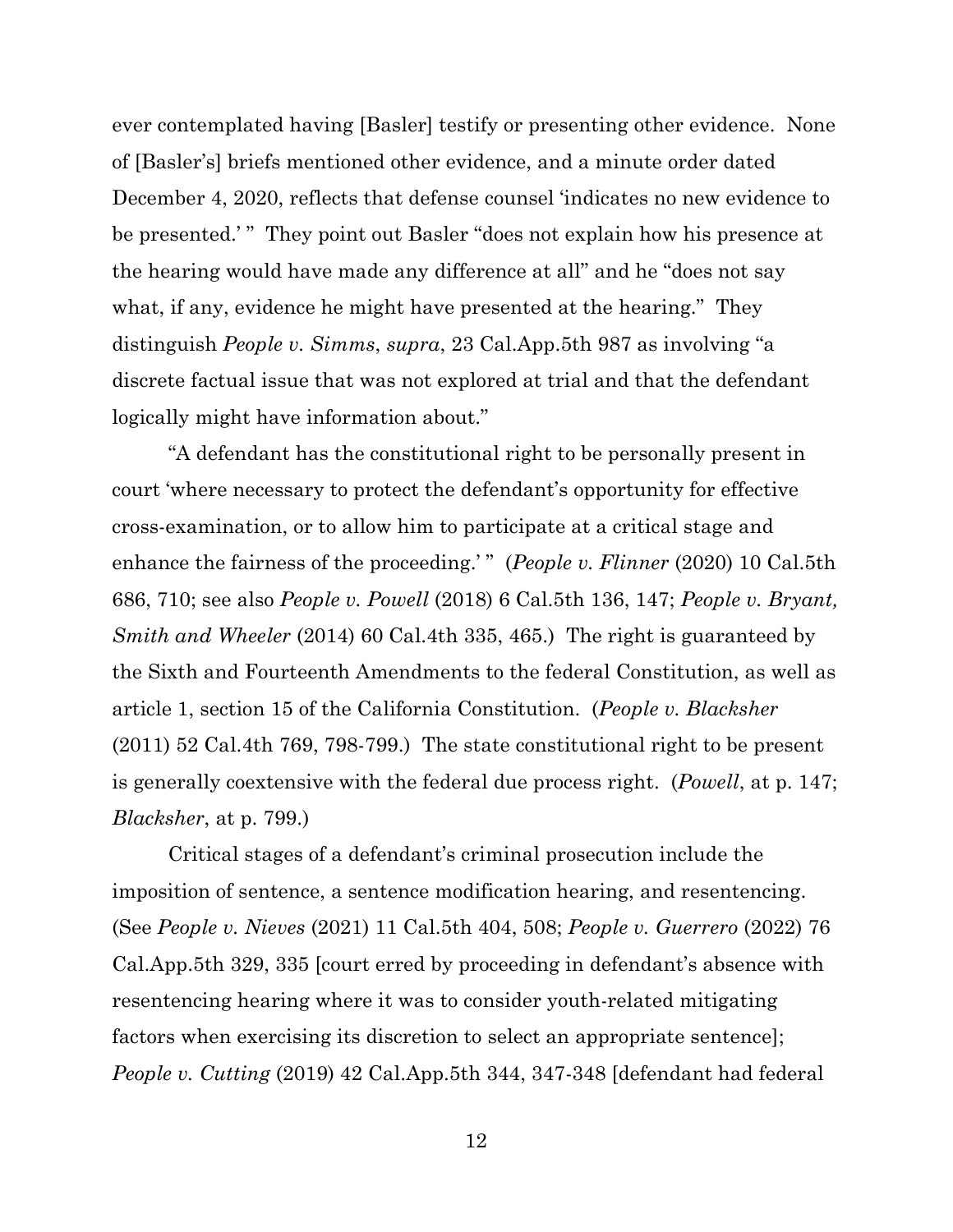constitutional right to be present at resentencing hearing following a change in the law applicable to an enhancement initially imposed by the lower court]; *People v. Simms*, *supra*, 23 Cal.App.5th at pp. 996-997 [defendant's right to be personally present "extends to sentencing and resentencing proceedings"; contested factual issues in Proposition 47 eligibility determination implicated defendant's constitutional right to be present]; *People v. Sanchez* (2016) 245 Cal.App.4th 1409, 1414, citing *People v. Robertson* (1989) 48 Cal.3d 18, 60, 62; see *People v. Rouse* (2016) 245 Cal.App.4th 292, 300 [where court is expected to exercise its sentencing discretion and restructure the entire sentencing package, the proceeding is properly characterized as a critical stage]; §§ 977, subd. (b)(2) [defendant "shall be personally present . . . at the time of the imposition of sentence"], 1193 ["defendant shall be personally present when judgment is pronounced," unless presence is properly waived].) The defendant can waive his right to be present, but the waiver must be " 'voluntary, knowing and intelligent.' " (*Nieves*, at p. 508; *People v. Davis* (2005) 36 Cal.4th 510, 532 ["At a minimum, there must be some evidence that defendant understood the right he was waiving and the consequence of doing so"; defense counsel's statement he had discussed the hearing with defendant and defendant would waive his presence was not sufficient to establish a knowing and intelligent waiver as there was no evidence counsel informed the defendant of his right to attend, nor evidence that defendant understood he would be unable to contribute to the discussion of certain evidence by absenting himself from the hearing].)

These rights attached here, where Basler's eligibility for relief under section 1170.95 required an evidentiary hearing. Basler had already made out a prima facie case under subdivision (c) of section 1170.95, entitling him to an evidentiary hearing at which the court was to "determine whether to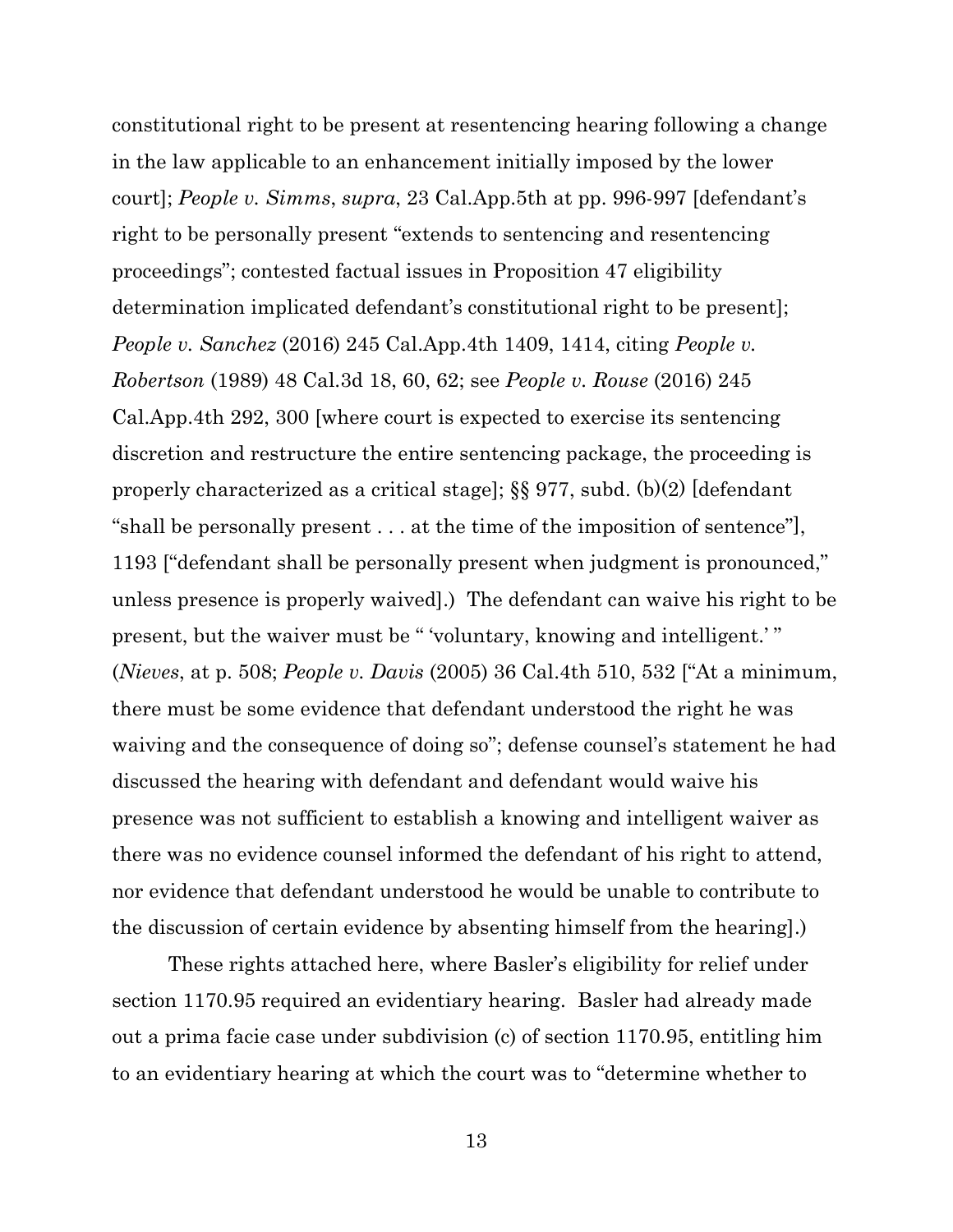vacate the murder [or] attempted murder . . . conviction and to recall the sentence and resentence the petition on any remaining counts *in the same manner as if the petitioner had not previously been sentenced*, provided that the new sentence, if any, is not greater than the initial sentence." (§ 1170.95, subd.  $(d)(1)$ , italics added.) At that hearing the prosecution bore the burden to prove "beyond a reasonable doubt" that Basler was ineligible for resentencing.  $(\S 1170.95, \text{subd}, (\text{d})(3))$ . The statute authorizes both parties to "offer new or additional evidence to meet their respective burdens."  $(\S 1170.95, \text{subd. (d)}(3))$  This is "akin to a plenary sentencing hearing" and thus a "critical stage" in the criminal process even though it prevents imposition of a sentence greater than that originally imposed. (Accord, *People v. Rouse*, *supra*, 245 Cal.App.4th at pp. 299-300 [resentencing hearing on a section 1170.18 petition is akin to plenary sentencing hearing and a critical stage in the criminal process to which Sixth Amendment right to counsel attached even though statutory scheme prevents imposition of a sentence greater than originally imposed].) None of the People's arguments—generally discussing chambers or bench discussions outside the jury's presence—meaningfully address or challenge these principles.

Our conclusion is supported by the discussion in *People v. Lewis* (2021) 11 Cal.5th 952, in which the California Supreme Court addressed and rejected the defendant's contention that he was constitutionally entitled to counsel at the section 1170.95, subdivision (c) stage to decide whether he made a prima facie showing for relief. (*Id*. at p. 972.) The *Lewis* court observed there was no constitutional right to appointed counsel in state postconviction proceedings. (*Id*. at p. 973.) But, it went on to explain that " 'if a [habeas] petition attacking the validity of a judgment states a prima facie case leading to issuance of an order to show cause, the appointment of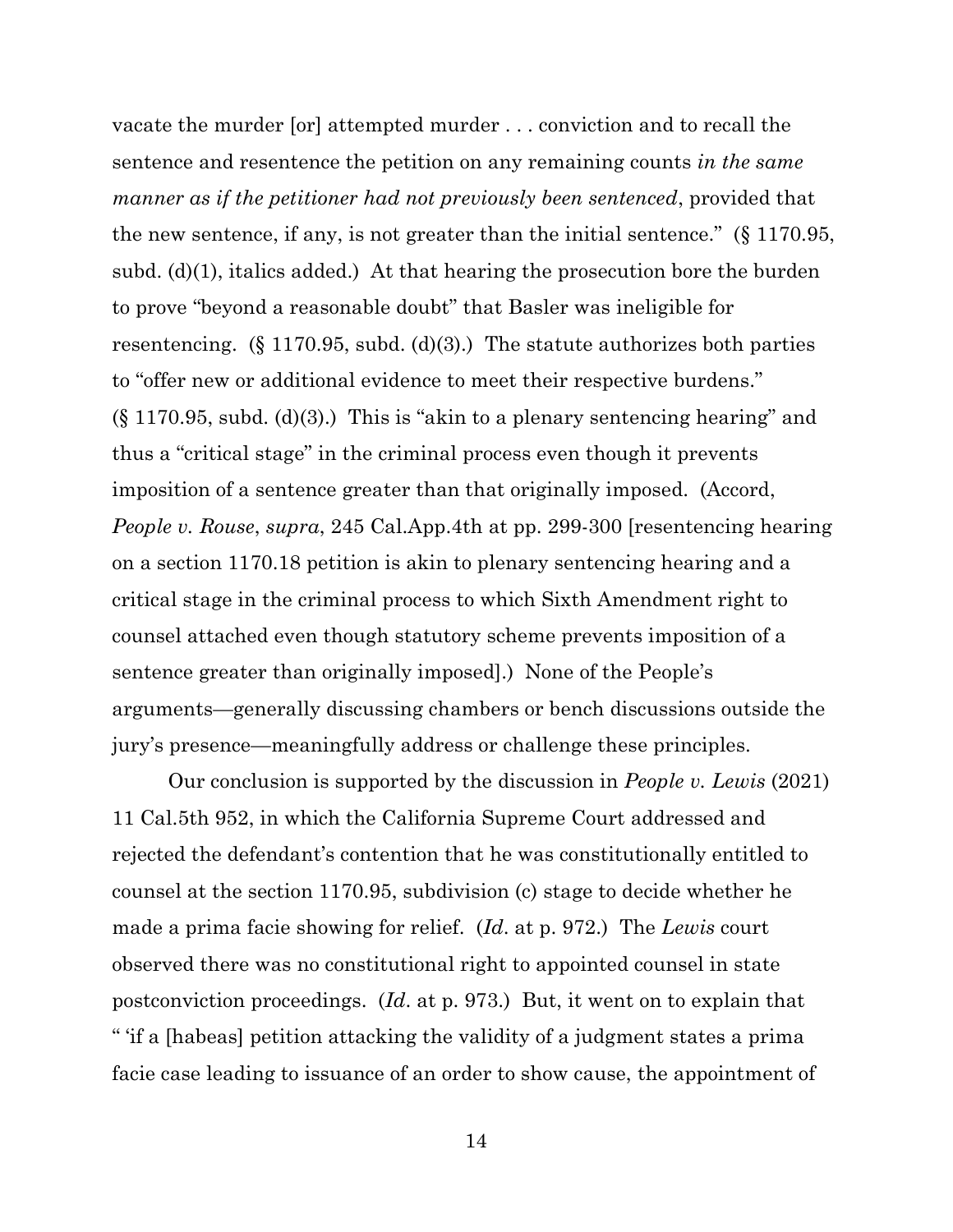counsel is demanded by due process concerns.' [Citation.] When 'an indigent petitioner has stated facts sufficient to satisfy the court that a hearing is required, his claim can no longer be treated as frivolous and he is entitled to have counsel appointed to represent him.'" (*Ibid.*) *Lewis* cited in part to *People v. Rouse*, *supra*, 245 Cal.App.4th 292 for the proposition that a due process right to counsel at a Proposition 47 resentencing hearing "arose *after*  the '[d]efendant passed the eligibility stage.' " (*Lewis,* at p. 973, quoting *Rouse*, at p. 299.) So it is here, where Basler stated facts sufficient to state a prima facie case warranting an evidentiary hearing and implicating his Sixth Amendment rights attaching to critical stages in the process. Basler had state and federal constitutional rights to be personally present at his section 1170.95, subdivision (d) resentencing hearing, or else provide a knowing, intelligent and voluntary waiver of those rights.

We turn to whether violation of Basler's right to be personally present prejudiced him. A violation of the federal constitutional right must be assessed for prejudice under *Chapman v. California* (1967) 386 U.S. 18, 24; we ask whether his absence was harmless beyond a reasonable doubt. (*People v. Nieves*, *supra*, 11 Cal.5th at pp. 508-509; *People v. Mendoza* (2016) 62 Cal.4th 856, 902; *People v. Robertson*, *supra*, 48 Cal.3d at p. 62; *People v. Davis*, *supra*, 36 Cal.4th at p. 532; *People v. Blacksher*, *supra*, 52 Cal.4th at p. 799 [defendant bears burden of demonstrating his absence resulted in prejudice or denied his right to a fair hearing]; *People v. Simms*, *supra*, 23 Cal.App.5th at p. 998 [prejudice standard for federal constitutional violation of right to be present at contested eligibility proceeding is whether appellate court can conclude beyond a reasonable doubt that the deprivation did not affect the outcome of the proceeding].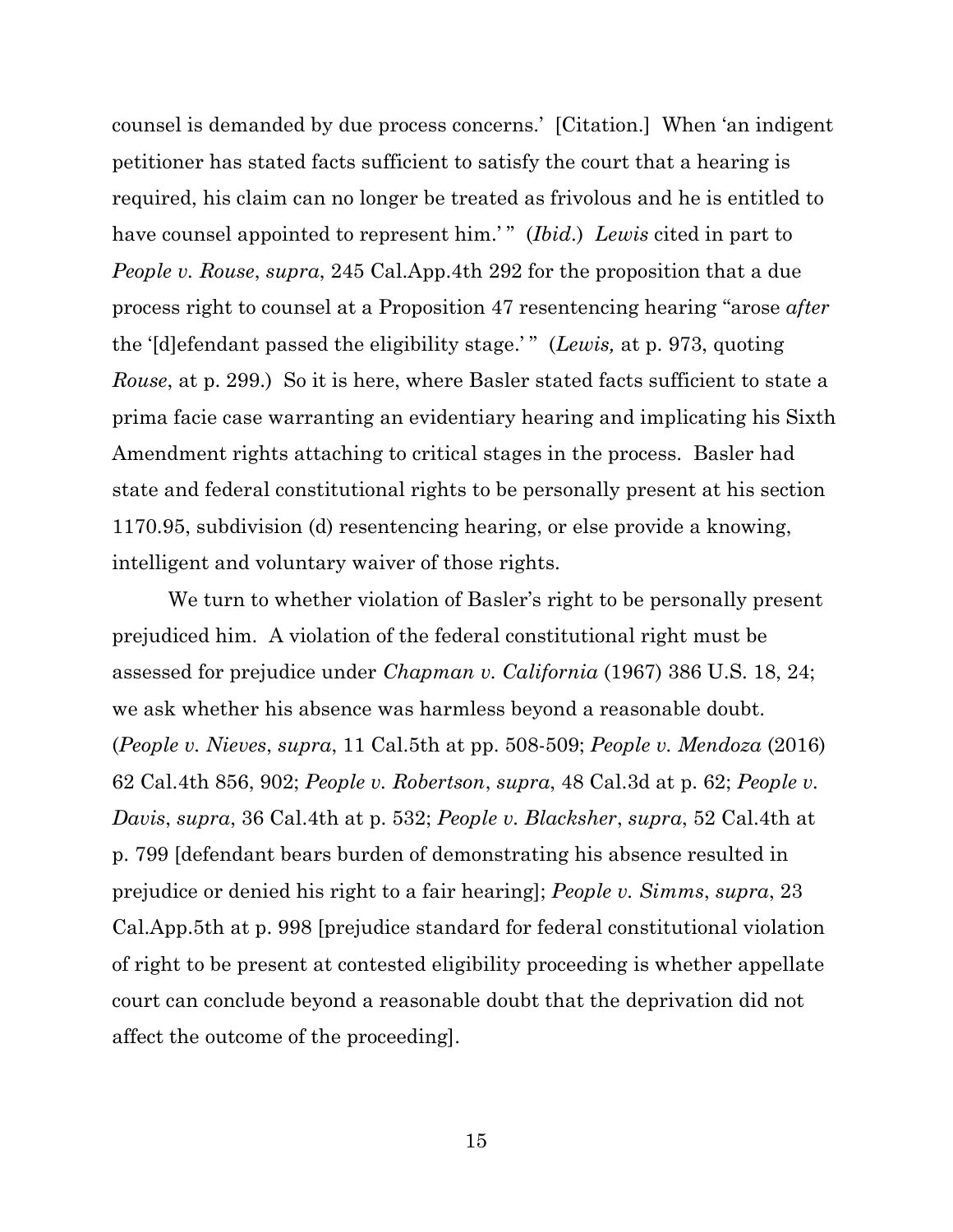Basler argues it is speculative to say his presence would not have affected the outcome; he suggests he should be given the opportunity to hear the People's evidence and then decide whether to exercise his right to testify and present other evidence. We agree the record does not permit us to conclude Basler's absence was harmless beyond a reasonable doubt. Basler's counsel did not indicate that he had discussed the section 1170.95 evidentiary hearing with Basler or that Basler knew he had the right to be present. Counsel did not present any waiver from Basler, instead representing to the court that a waiver was not required as a matter of law. Nothing in the record suggests Basler expressed any desire to waive his right to be present, much less that he knowingly, intelligently and voluntarily did so. The entire purpose of the section 1170.95 resentencing hearing was for the court to consider whether to vacate Basler's conviction and recall Basler's sentence, including by reviewing the record and taking new evidence, if offered, on the issue of Basler's actions and mens rea on the night in question. The question may well turn on disputed issues of fact "about which [Basler]—as a participant in the events in question—may well have had something to say." (*People v. Simms*, *supra*, 23 Cal.App.5th at p. 998.) We agree that, as in *Simms*, "[t]he trial court may, or may not, have chosen to believe what [Basler] might have said, if he said anything, but we cannot conclude beyond a reasonable doubt that his presence at the hearing would not have affected the outcome." (*Ibid*.; see also *People v. Cutting*, *supra*, 42 Cal.App.5th at p. 350 [holding defendant's exclusion from resentencing hearing was not harmless beyond a reasonable doubt: "Cutting may have offered mitigating factors that arose after his original sentencing; he may have expressed remorse; he may have made a plea for leniency. [Citation.] While the trial court may or may not have chosen to believe what Cutting might have said, if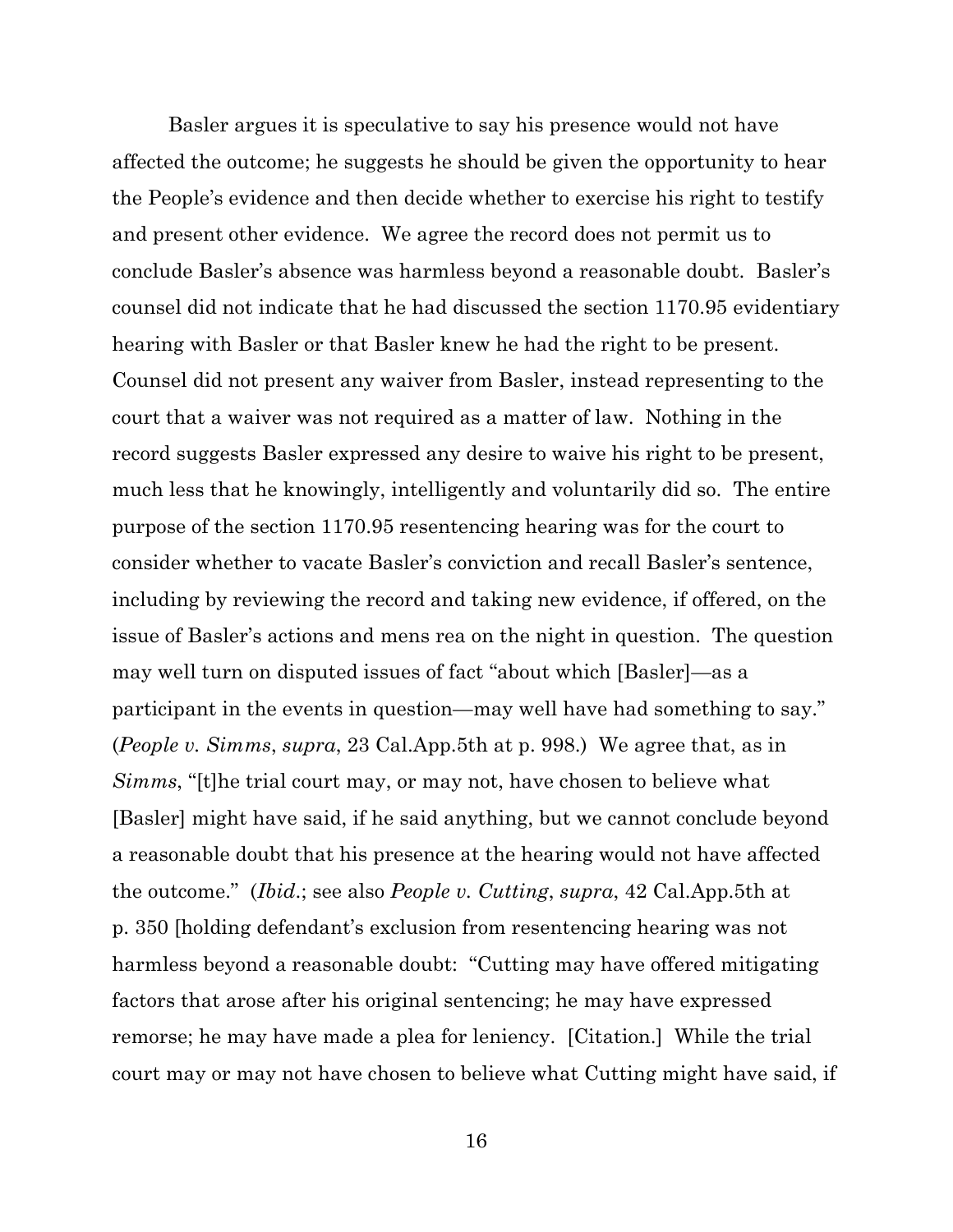he said anything, we cannot conclude beyond a reasonable doubt that his presence at the hearing would not have affected the outcome"]; compare *People v. Fisher* (2009) 172 Cal.App.4th 1006, 1014-1015, [defendant's absence during doctor's testimony at civil commitment hearing was harmless beyond a reasonable doubt where defense counsel thoroughly cross-examined doctor, and defendant was thereafter present and had full and fair opportunity to rebut doctor's testimony].)

According to the People, "whether [Basler] premeditated and deliberated Armstrong's murder involved the consideration of all of the evidence presented at trial, and there is no indication that [Basler] had any additional evidence to offer in this regard." But Basler's decision not to testify at trial is not dispositive on the prejudice suffered by his absence at the section 1170.95 evidentiary hearing, particularly given the new focus on Basler's mental state and the court's ability to consider new or additional evidence on the point. Further, we decline to conclude that Basler's silence in his appellate briefing on the evidence he may have presented at the hearing establishes beyond a reasonable doubt that his presence would not have led to a different outcome. Apart from presenting evidence, he may have given input to his counsel on the People's presentation and arguments, resulting in his counsel drawing different inferences from the trial evidence or doing more than submitting on the papers. In any event, we agree Basler is entitled to hear the People's evidence and argument on the point, then decide whether to testify and/or present additional or new mitigating evidence on his behalf.

#### III. *Basler's Attempted Murder Conviction*

As we have explained, Senate Bill No. 775 "clarifies" that "persons who were convicted of attempted murder or manslaughter under a theory of felony murder and the natural [and] probable consequences doctrine are permitted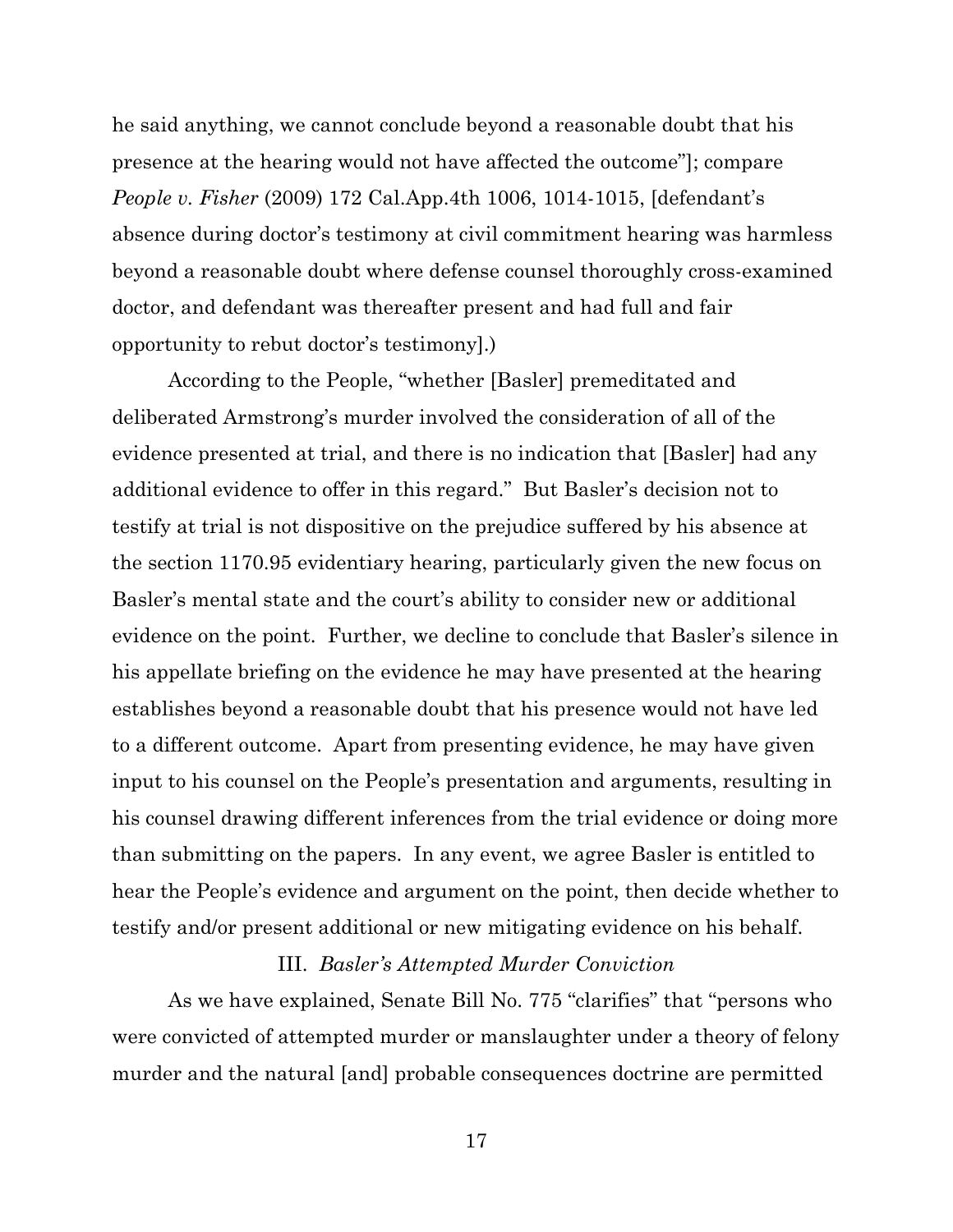the same relief as those persons convicted of murder under the same theories." (Stats. 2021, ch. 551, § 1, subd. (a).) The People concede remand is appropriate for the trial court to determine Basler's eligibility for relief in connection with his attempted murder conviction. Given the new law, on remand the trial court must reconsider Basler's petition and determine whether he has stated a prima facie case showing eligibility for resentencing as to his attempted murder conviction. (*People v. Porter*, *supra*, 73 Cal.App.5th at pp. 652-653.)

#### IV. *Standard at Evidentiary Hearing*

Because we remand for the court to conduct a new evidentiary hearing, we briefly touch on Basler's contention about the court's use of an independent factfinder standard in considering his section 1170.95 petition.3 He maintains that in reviewing the merits of the petition, "the trial court is reviewing a judgment to determine if the jury made a factual finding necessary for conviction under the elements currently required for a murder conviction" and "is not acting as an independent trier of fact for purposes of determining itself whether the evidence at trial established the currentlyrequired elements of murder beyond a reasonable doubt." He suggests that because the jury in his case did not make a finding that he personally harbored an intent to kill, but instead was allowed to base its murder conviction on something other than his intent to kill, that standard cannot be met. Basler acknowledges that the People can rely on the record of conviction

<sup>3</sup> Basler contends the court erred by finding he was not convicted of murder under the natural and probable consequences theory and that no *Chiu* error occurred, because this court's holding that such error did occur is law of the case. The People concede that point, and focus on the correctness of the court's finding that Basler could still be convicted of murder under the new law.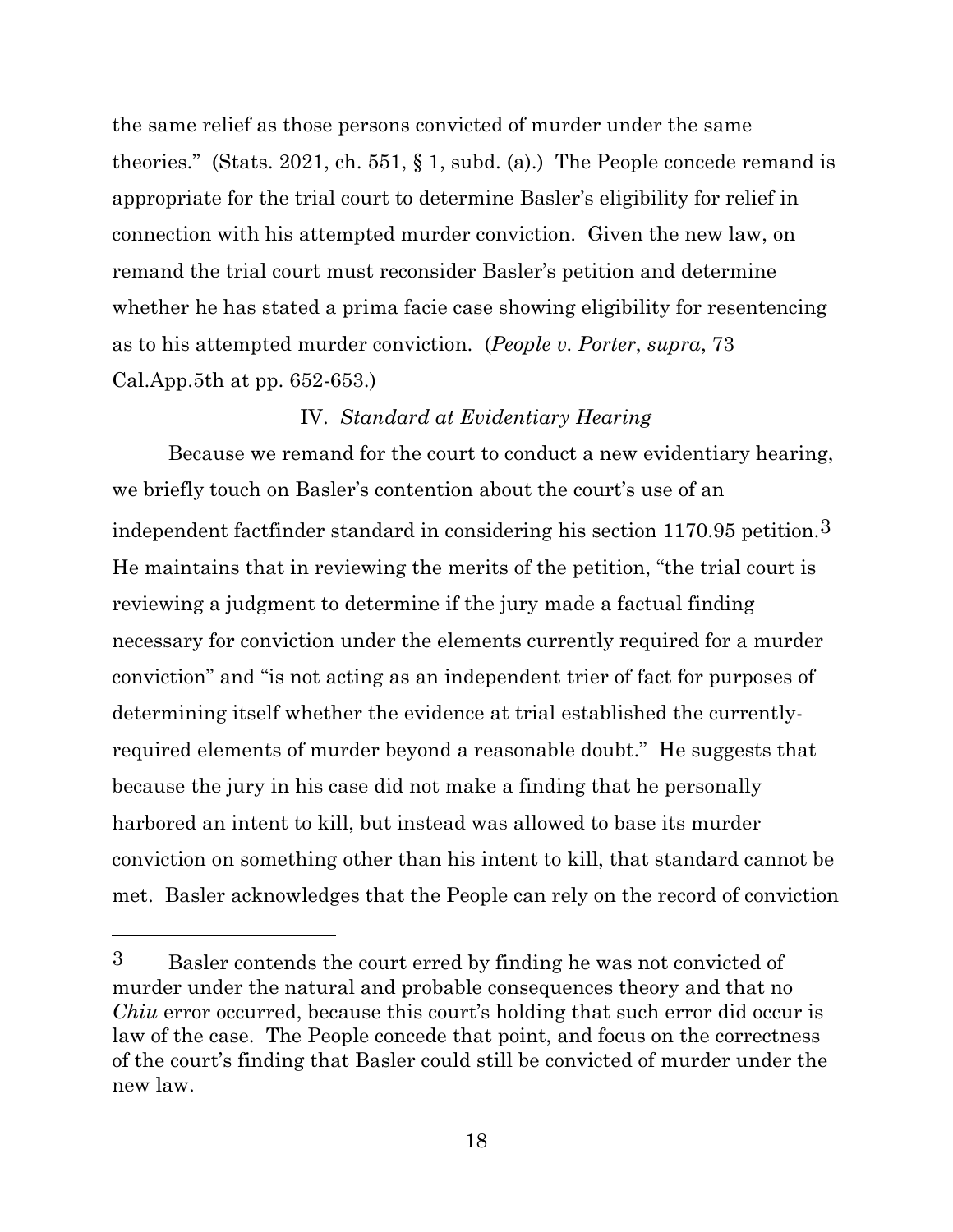or offer new and additional evidence, but maintains whatever the People rely on, they "must show beyond a reasonable doubt that *the jury* found that the defendant was the actual killer or acted with the intent to kill if the defendant was convicted of first degree murder as a direct aider and abettor."

We reject Basler's argument that the trial court is not to act as an independent factfinder when deciding whether the People have met their burden of proof at a section 1170.95 evidentiary hearing. The structure of section 1170.95 compels this conclusion: the Legislature expressly permits presentation of new and additional evidence, and places the burden on the People to show Basler "is ineligible for resentencing"—i.e., to present evidence of the elements of murder rendering Basler guilty of murder under current law—such that factfinding is necessary. Restricting the lower court's review of what the *jury in his original trial* did amounts to an appellate standard. As Basler concedes, the Legislature has expressly repudiated use of a substantial evidence standard to ascertain whether the People meet their burden of proof at the section 1170.95 evidentiary hearing, so the trial court may not rely on this court's sufficiency of the evidence finding to reach its conclusion. (§ 1170.95, subd.  $(d)(3)$  ["A finding that there is substantial evidence to support a conviction for murder, attempted murder, or manslaughter is insufficient to prove, beyond a reasonable doubt, that the petitioner is ineligible for resentencing"].)

Nor does such a standard violate his right to a jury trial as Basler suggests. He is not a defendant charged anew with murder and constitutionally entitled to a jury trial. (Accord, *People v. James* (2021) 63 Cal.App.5th 604, 609 ["Section 1170.95 is 'an act of lenity' that requires, under specified circumstances, reduction of the offense for which [the defendant] was properly convicted. The constitutional right to a jury trial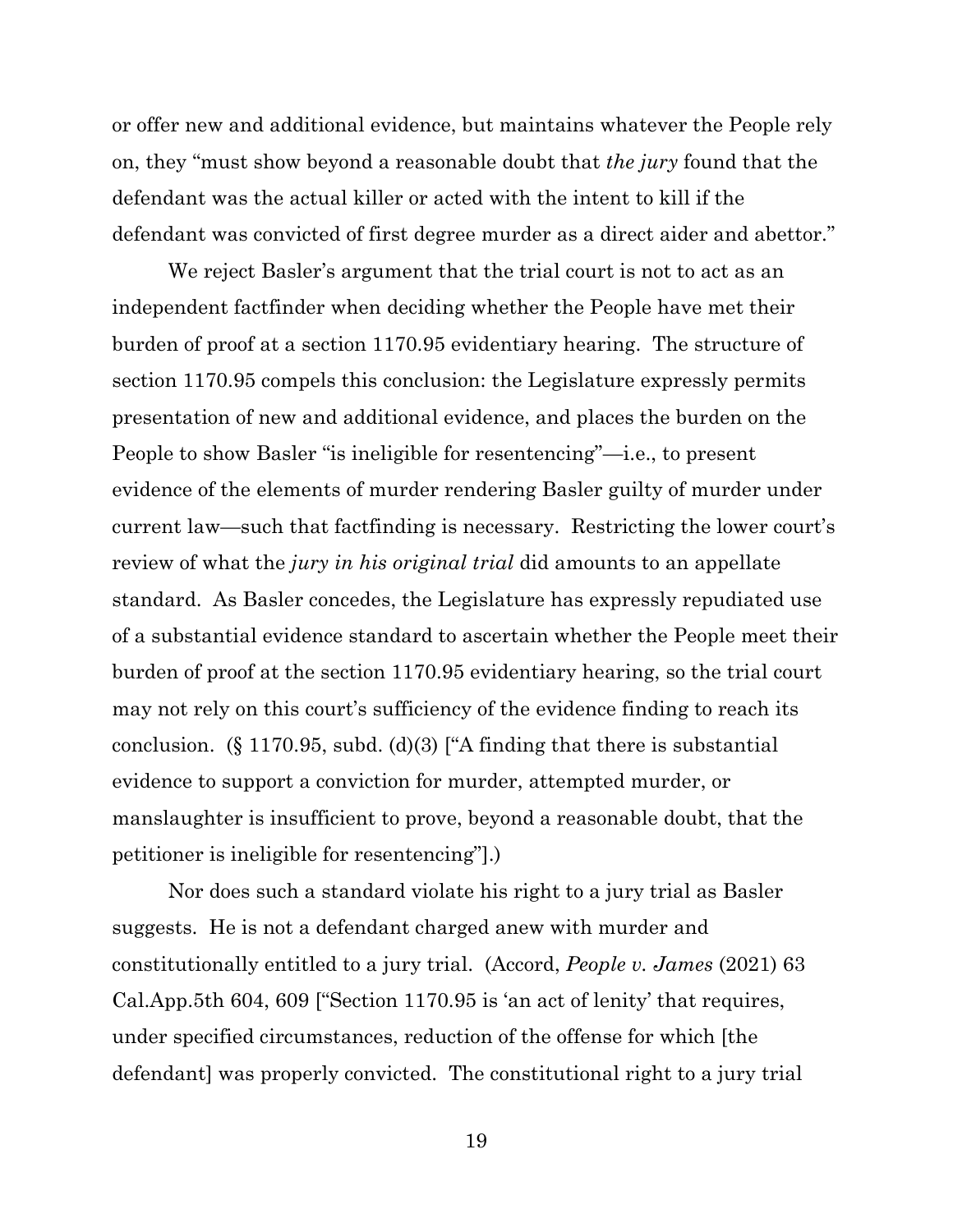does not require a jury determination of those circumstances. '[T]he retroactive relief . . . afforded by Senate Bill [No.] 1437 is not subject to Sixth Amendment analysis' "].)

### DISPOSITION

The order is reversed and the matter remanded for the trial court to (1) determine whether Basler has made a prima facie showing of eligibility for relief under Penal Code section 1170.95 in connection with his attempted murder conviction and (2) hold a new Penal Code section 1170.95 evidentiary resentencing hearing on Basler's murder conviction(s), where Basler will either be present or provide a knowing, intelligent and voluntary written waiver of his presence.

O'ROURKE, J.

WE CONCUR:

HUFFMAN, Acting P. J.

HALLER, J.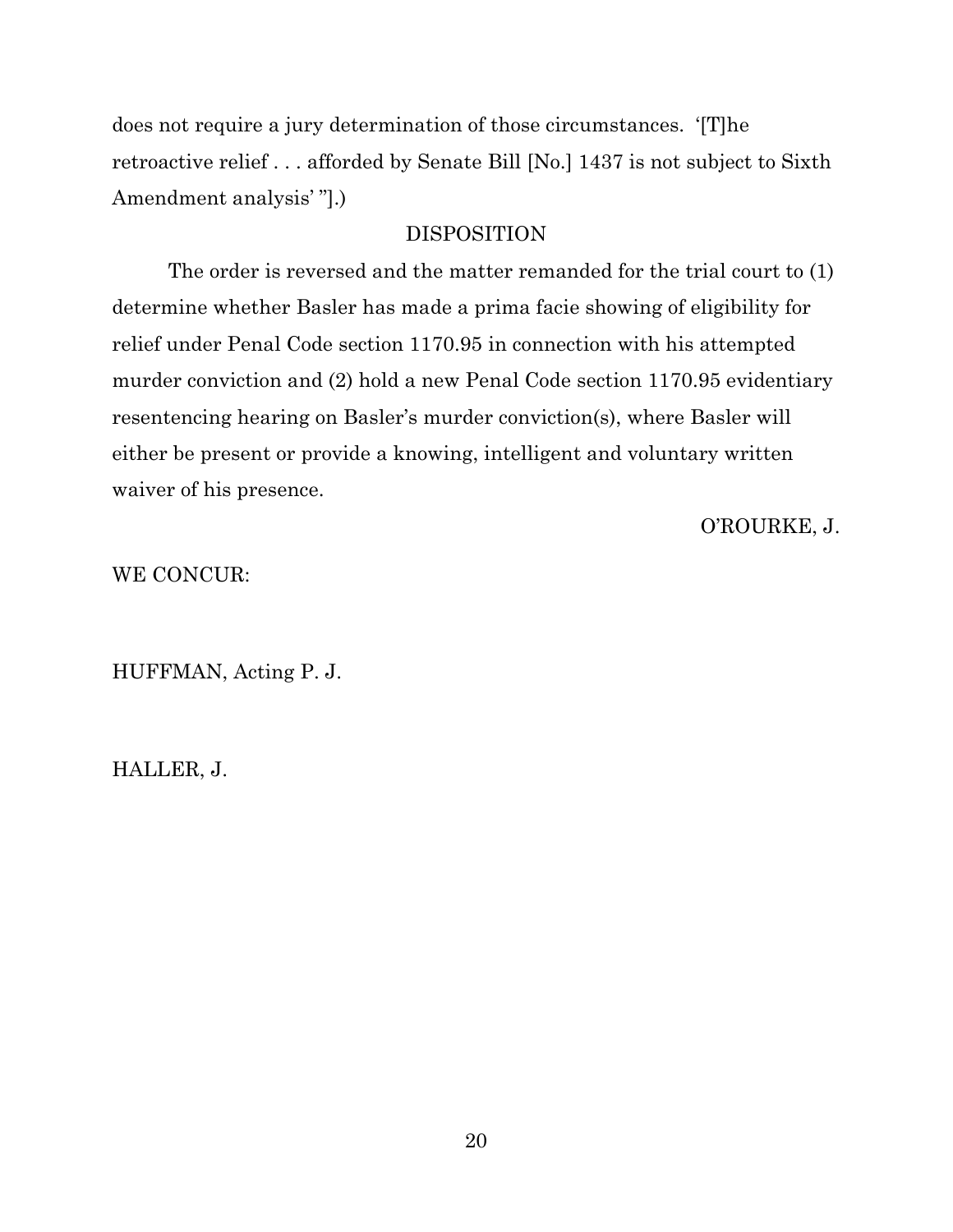## **CERTIFIED FOR PUBLICATION**

# COURT OF APPEAL, FOURTH APPELLATE DISTRICT DIVISION ONE

## STATE OF CALIFORNIA

THE PEOPLE,

Plaintiff and Respondent,

v.

MATTHEW ALEXIS BASLER,

Defendant and Appellant.

D079033

(Super. Ct. No. SWF027442)

# ORDER CERTIFYING OPINION FOR PUBLICATION

#### THE COURT:

The opinion in this case filed May 25, 2022, was not certified for publication. It appearing the opinion meets the standards for publication specified in California Rules of Court, rule 8.1105(c), the request pursuant to rule 8.1120(a) for publication is GRANTED.

IT IS HEREBY CERTIFIED that the opinion meets the standards for publication specified in California Rules of Court, rule 8.1105(c); and